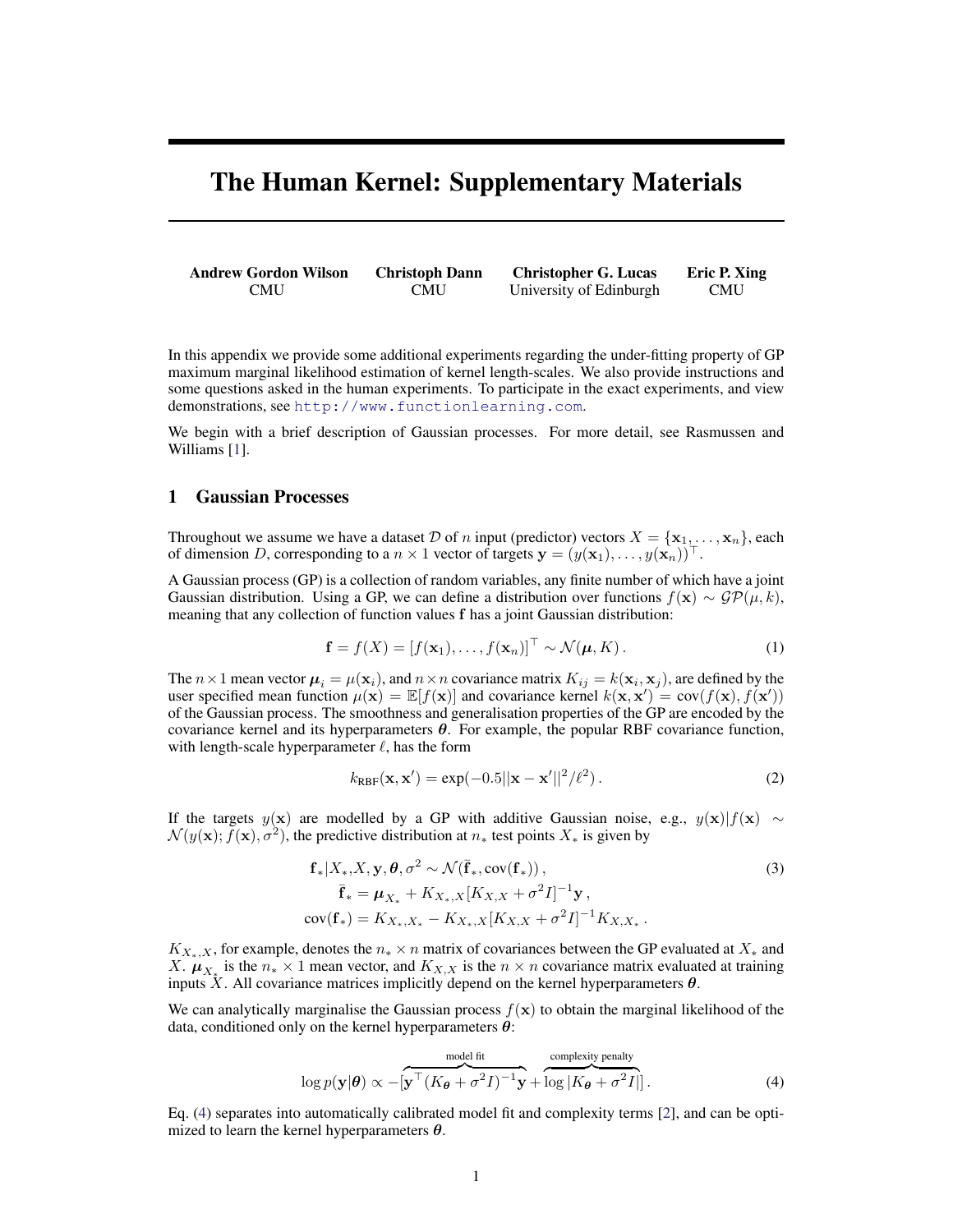

Figure 1: GP Under-fitting via Marginal Likelihood Hyperparameter Estimation. Left: Each curve represents the estimated length-scale of a Gaussian process for a particular dataset, at a given datasize. There are 100 datasets (and thus 100 different coloured curves). Right: The log-lengthscale results in the left plot have been averaged to produce this figure. The results using 1000 datasets are shown in magenta, and they are similar to the results with 100 datasets. These figures consistently show length-scale overestimation, equivalently GP under-fitting, particularly for small  $N < 20$ datasets. The standard deviation over the 1000 datasets follows the same trend as the magenta curve with a low of 0 and a high of 7.

## 2 GP Under-Fitting

To exemplify this surprising under-fitting property of maximum marginal likelihood estimation of kernel hyperparameters, consider the following experiment. We sampled 100 datasets of size  $N =$ 150 from a GP with a squared exponential covariance function with a true length-scale of 4, signal standard deviation of 1, and noise standard deviation 0.2, at 1 unit intervals. Using marginal likelihood optimization, we then estimated the kernel hyperparameters (length-scale, signal, and noise stdev) on each of these datasets, as a function of increasing datasize, initializing hyperparameters at their true values. Each curve in Figure [2](#page-2-0) (left) shows the estimated log length-scale, for a particular dataset, as a function of datasize. Figure [2](#page-2-0) (right) shows the learned length-scale, averaged in log-space, e.g., an estimate of  $\mathbb{E}[\log \ell]$  not  $\log \mathbb{E}[\ell]$ , over the 100 datasets. The truth is in black. The trend is clearest in Figure [2](#page-2-0) (right): there is a systematic length-scale overestimation (under-fitting), which is mostly negligable after about  $N = 20$  datapoints. In high dimensional input spaces, this under-fitting property may be even more pronounced. As shown in Figure [2](#page-2-0) (right) averaging 1000 datasets gives almost exactly the same results (the deviation in these plots is insignificant).

In Figure [2,](#page-2-0) we show a representative plot of the GP log marginal likelihood as a function lengthscale. In this case, there are  $N = 5$  datapoints, the true length-scale shown with the dashed green curve, and the mode of the marginal likelihood shown in dashed black. The mode will typically be to the right of the true length-scale, but much of the probability mass will be to the left of the mode. This suggests that sampling, even with a vague (uniform) prior over length-scale, will remove the bias.

We can understand this under-fitting behaviour as follows: If we are unconstrained in estimating the GP covariance matrix, we will converge to the maximum likelihood estimator,  $\hat{K} = (\mathbf{y} - \bar{y})(\mathbf{y} - \bar{y})^\top$ , which is degenerate and therefore biased. Parametrizing a covariance matrix by a length-scale (for example, by using an RBF kernel), restricts this matrix to a low-dimensional manifold on the full space of covariance matrices. A biased estimator will remain biased when constrained to a lower dimensional manifold, as long as the manifold permits movement along the direction of the bias. Increasing a length-scale moves a covariance matrix towards the degeneracy of the unconstrained maximum likelihood estimator. The low-dimensional manifold becomes more constrained with more data, and less influenced by this under-fitting bias.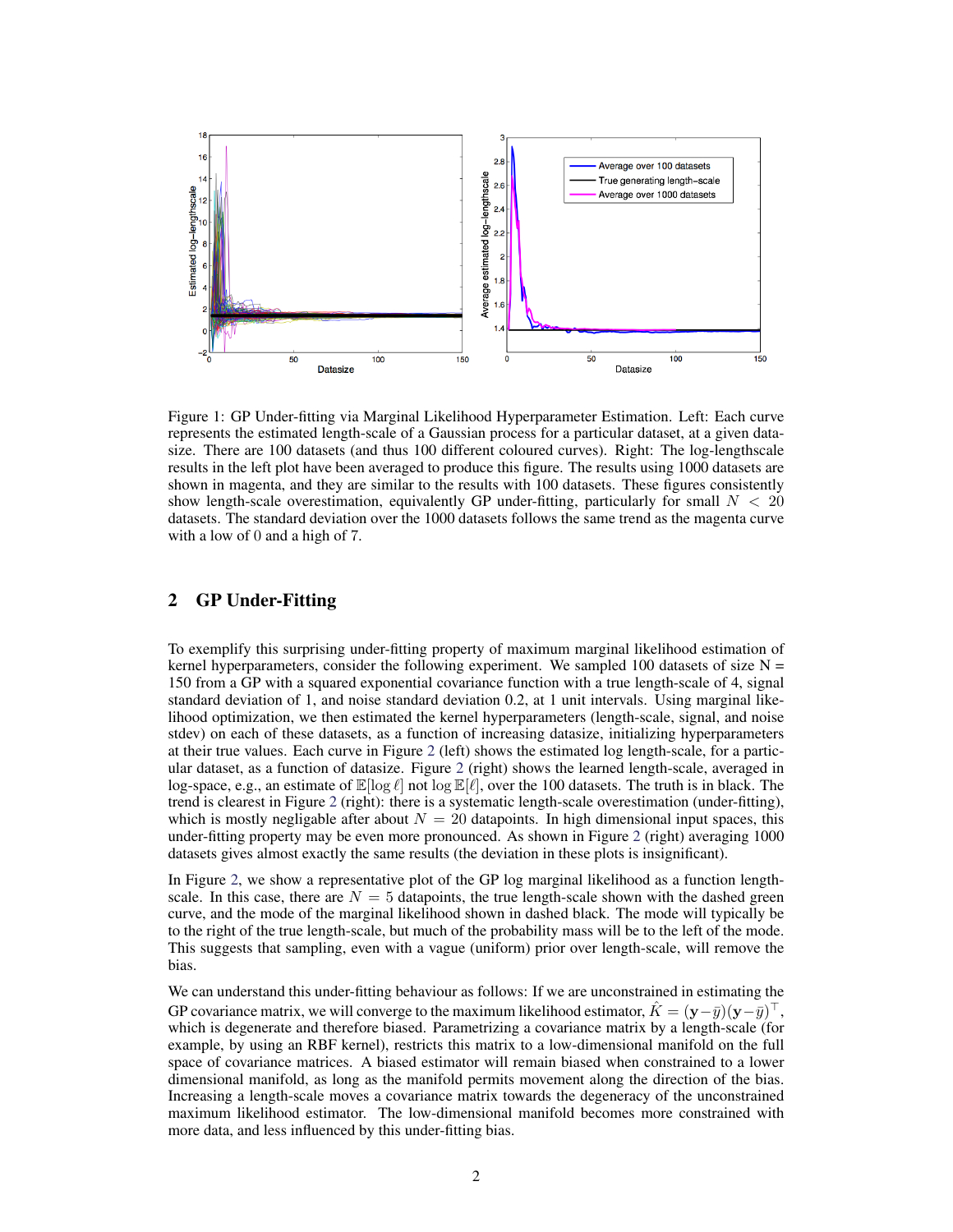

<span id="page-2-0"></span>Figure 2: Log marginal likelihood as a function of length-scale. The true length-scale is shown by the dashed green curve, and the mode of the marginal likelihood is shown in dashed black.

## 3 Materials for Experiment 5.2, Progressive Function Learning

### 3.1 Introductory text

The goal of this study is to understand what patterns people see in data, and how people think those patterns will continue when they are given incomplete information.

In the following screens, you will try to understand some relationships using plots containing data points.

All of the relationships come from the same underlying system, so there may be similarities between them. Try to use this information to make better predictions. Based on your understanding of each relationship, you will predict the values of new points.

It should only take a few seconds to make each judgment, and there are approximately 6 relationships requiring approximately 40 judgments each. The experiment is expected to take about 20 minutes in all. Also, please take note of the following:

- There is no single correct pattern in any of the cases you will observe, but your judgments will be reviewed by a human, and your submission may be rejected if it is clear that you did not attempt to find any pattern.
- This study does not currently work with touchscreen devices. If you are using such a device, such as a tablet or smartphone, please return this HIT.
- We apologize for any inconvenience.
- Once you have submitted a judgment, you will not be able to change it please do not attempt to use the back button during the experiment.

## 4 Materials for Experiment 2

#### 4.1 Introductory text

The goal of this study is to understand what patterns people see in data, and how people think those patterns will continue when they are given incomplete information.

In the following screens, you will try to understand two distinct relationships using plots containing data points.

The relationships may or may not resemble ones you have seen before.

Based on your understanding of the relationships, you will predict the values of new points.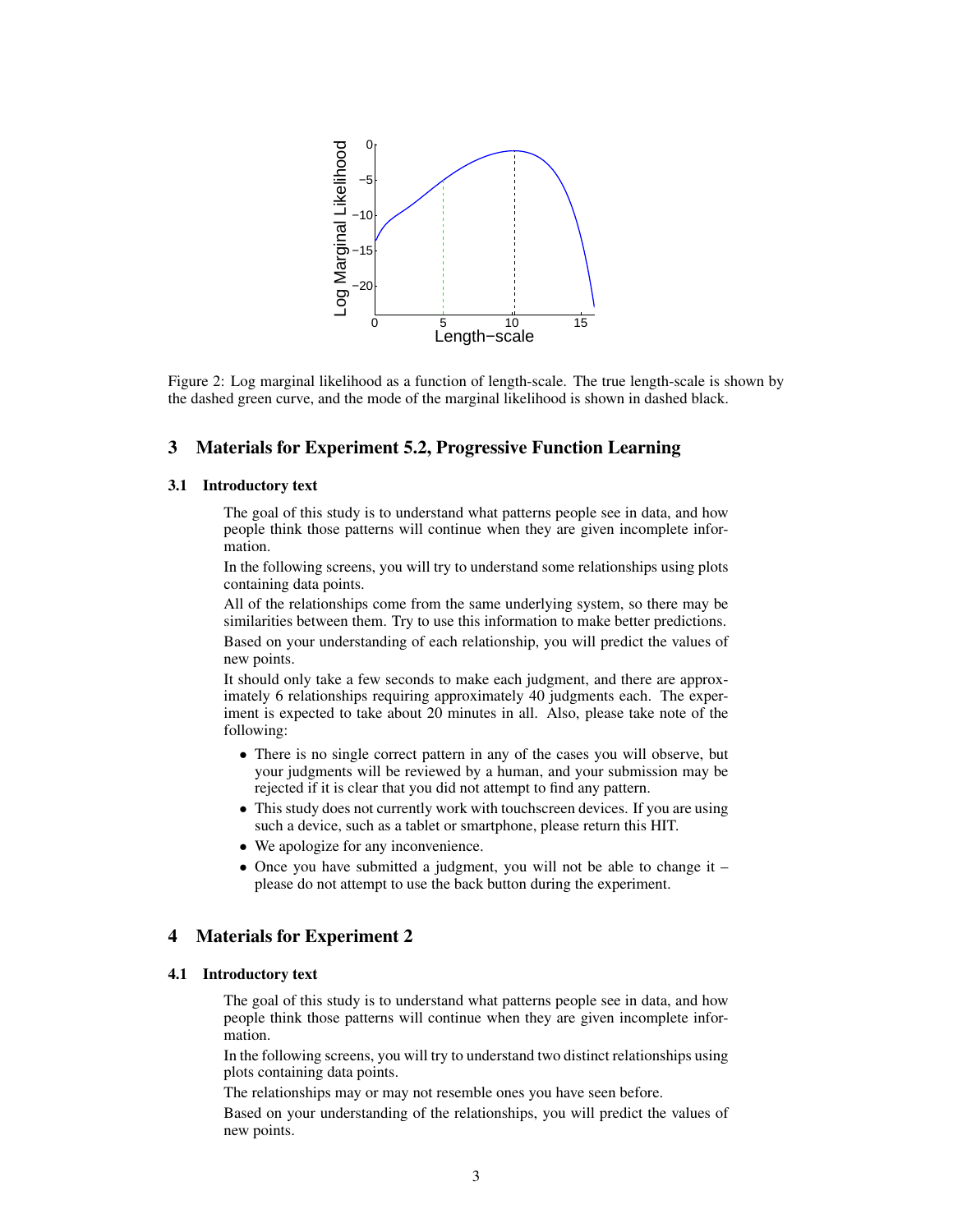Judgment 1 out of 33

This is the first function from the system. Please try to predict the new points as well as you can based on the points you can see. Please click along the blue line to say what you think the height of the point is for that location.

Once you have selected a position along the line, click the 'submit point' button or hit the 's' key to submit the point.



Figure 3: Screenshot of draw 1 from kernel 1

Indoment 1 out of 33

This is the another function from the system. Please try to predict the new points as well as you can based on the points you can see and the previous functions. Please click along the blue line to say what you think the height of the point is for that location.

Once you have selected a position along the line, click the 'submit point' button or hit the 's' key to submit the point.



Figure 4: Screenshot of draw 2 from kernel 1

It should only take a few seconds to make each judgment, and the experiment is expected to take fewer than 12 minutes in all. Also, please take note of the following:

- There is no single correct pattern in any of the cases you will observe, but your judgments will be reviewed by a human, and your submission may be rejected if it is clear that you did not attempt to find any pattern.
- This study does not currently work with touchscreen devices. If you are using such a device, such as a tablet or smartphone, please return this HIT.
- We apologize for any inconvenience.
- Once you have submitted a judgment, you will not be able to change it please do not attempt to use the back button during the experiment.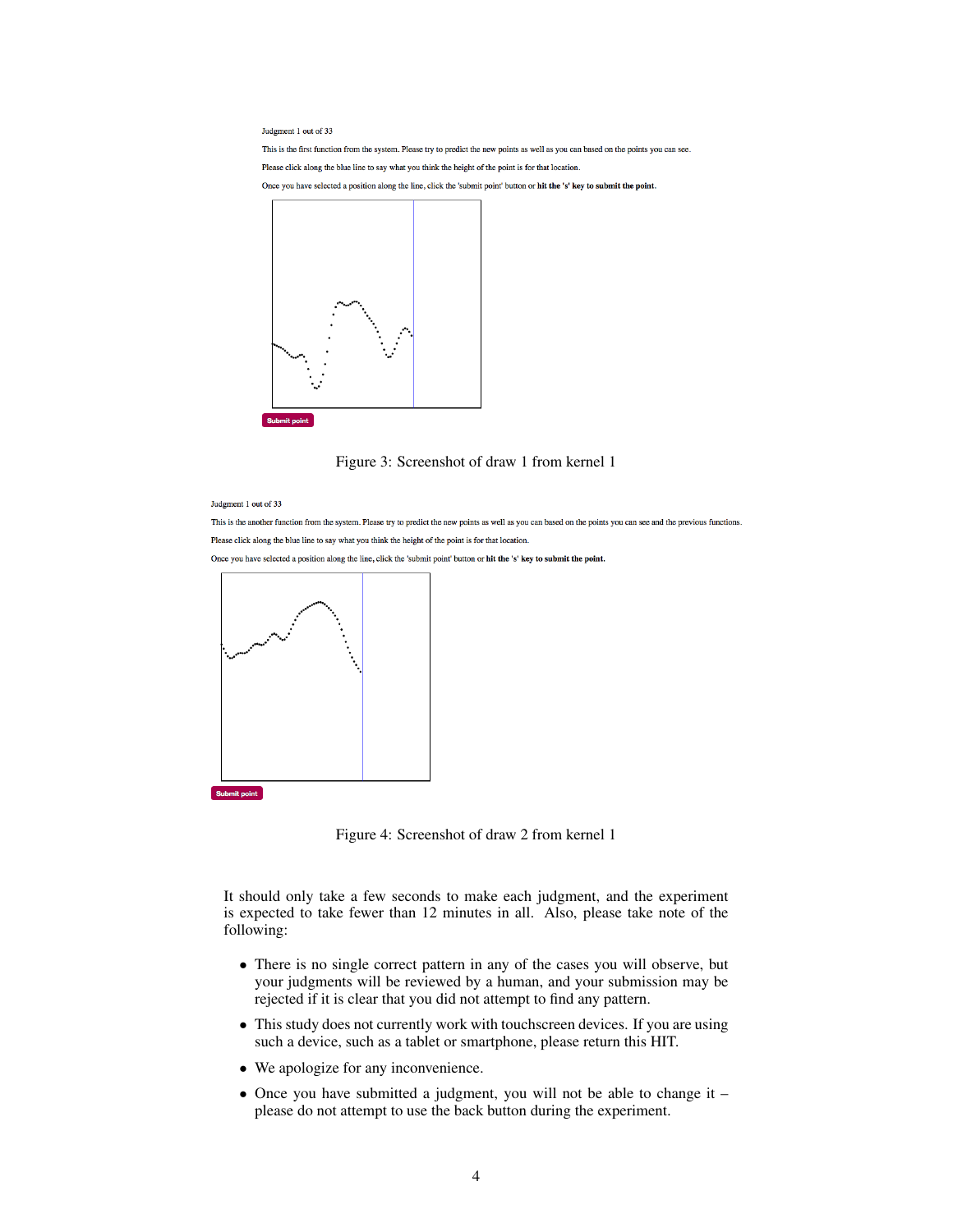Judgment 1 out of 33

This is the another function from the system. Please try to predict the new points as well as you can based on the points you can see and the previous functions. Please click along the blue line to say what you think the height of the point is for that location.

Once you have selected a position along the line, click the 'submit point' button or hit the 's' key to submit the point.



### Figure 5: Screenshot of draw 3 from kernel 1

Judgment 1 out of 33

This is the another function from the system. Please try to predict the new points as well as you can based on the points you can see and the previous functions. Please click along the blue line to say what you think the height of the point is for that location.

Once you have selected a position along the line, click the 'submit point' button or hit the 's' key to submit the point.



Submit point



## 5 Materials for Experiment 5.3, Learning Unconventional Kernels

## 6 Materials for Experiment 5.4, Human Occam's Razor

## References

- <span id="page-4-0"></span>[1] C. E. Rasmussen and C. K. I. Williams. *Gaussian processes for Machine Learning*. MIT Press, 2006.
- <span id="page-4-1"></span>[2] Carl Edward Rasmussen and Zoubin Ghahramani. Occam's razor. In *Neural Information Processing Systems (NIPS)*, 2001.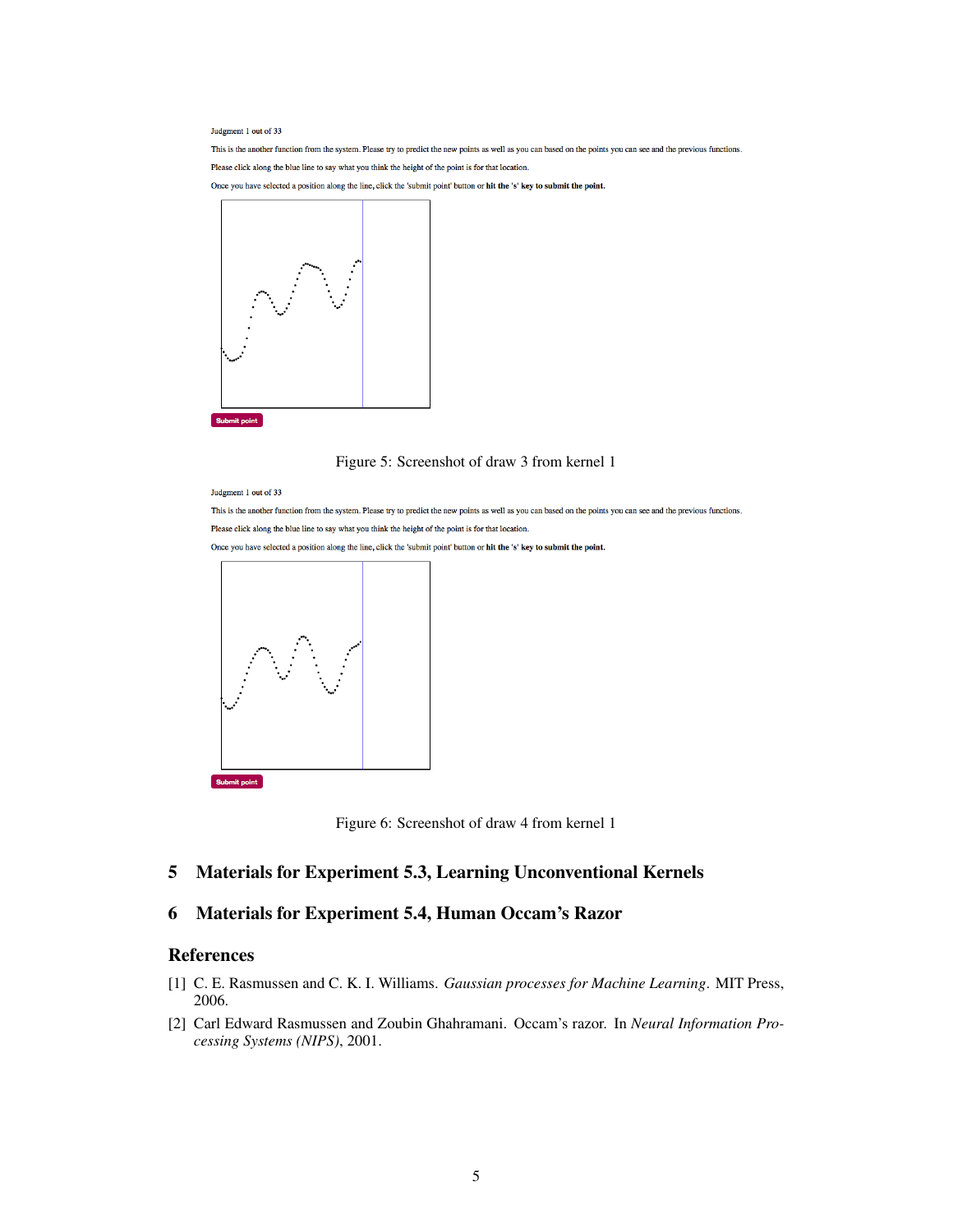Judgment 1 out of 33

This is the another function from the system. Please try to predict the new points as well as you can based on the points you can see and the previous functions. Please click along the blue line to say what you think the height of the point is for that location.









Judgment 1 out of 33

Here is the second function. It is unrelated to the first. Please try to predict the new points as well as you can based on the points you can see. Please click along the blue line to say what you think the height of the point is for that location. Once you have selected a position along the line, hit the 's' key to submit the point.



Figure 8: Screenshot of the saw function in Experiment 2.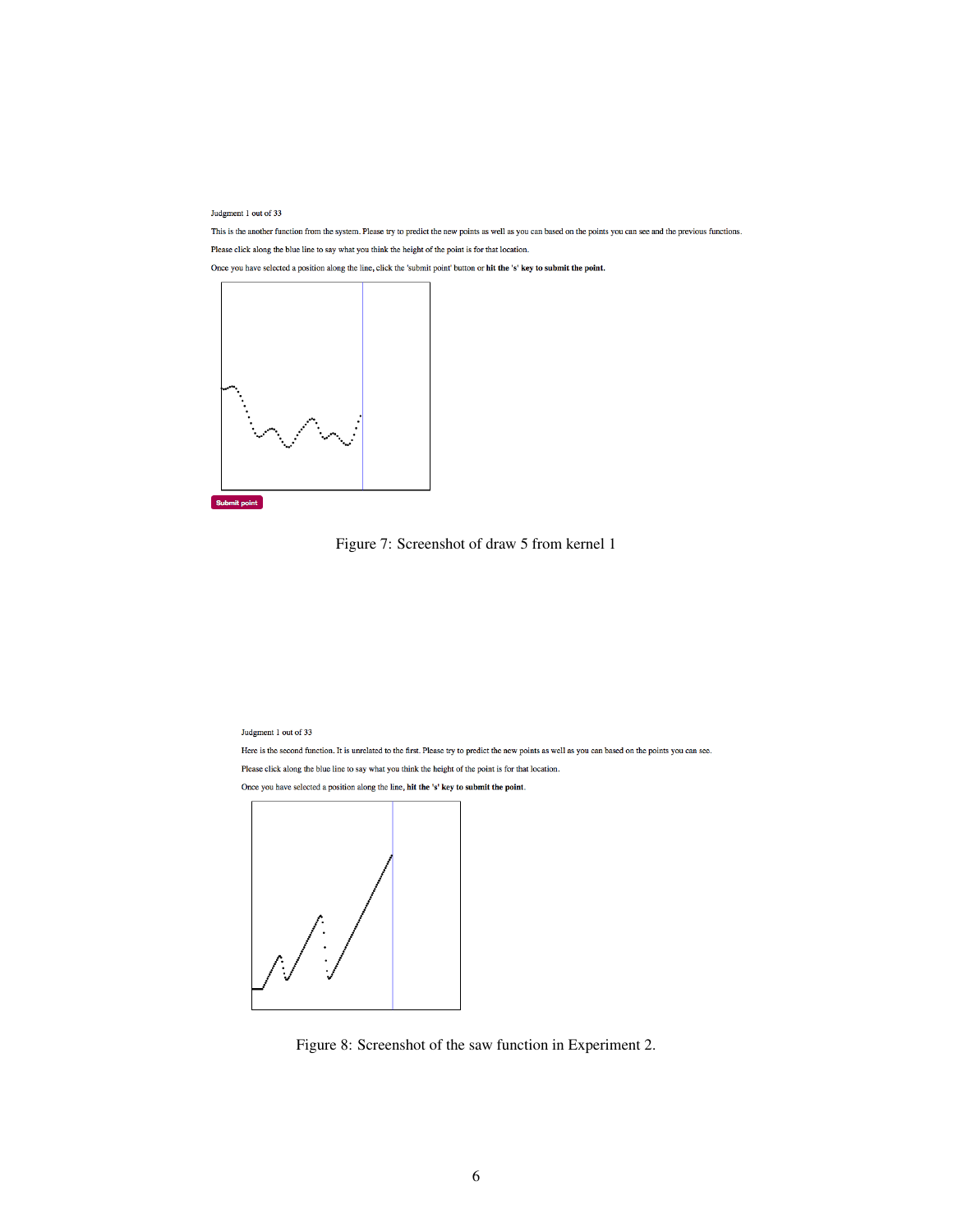Judgment 33 out of 33

Here is the second function. It is unrelated to the first. Please try to predict the new points as well as you can based on the points you can see.

Please click along the blue line to say what you think the height of the point is for that location.

Once you have selected a position along the line, hit the 's' key to submit the point.



Figure 9: Screenshot of the saw function in Experiment 2 with a set of example judgments.

Judgment 1 out of 40

Here is the first function. Please try to predict the new points as well as you can based on the points you can see. Please click along the blue line to say what you think the height of the point is for that location. Once you have selected a position along the line, hit the 's' key to submit the point.





Imagine that you are a scientist trying to figure out the patterns or functions behind different sets of data points. Specifically, your goal is to understand how the vertical position of each point changes as a function of its horizontal position.

There will be four sets of data points in all. If at any point two answers seem very similar, just go with your best guess about which is better - there isn't any single correct answer.

Figure 11: Screenshot of the introduction to Experiment 3.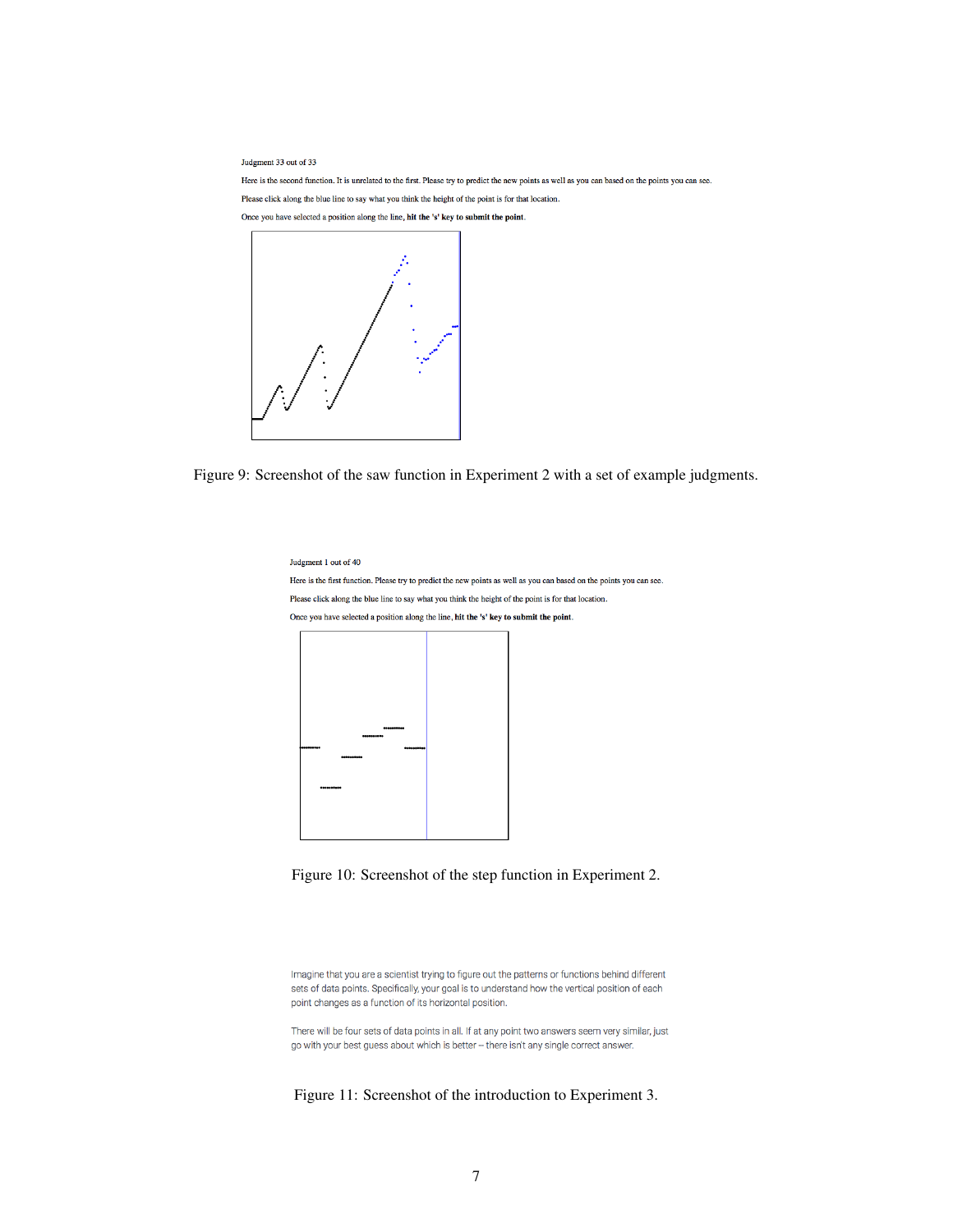Here are the points in a data set, shown as black circles:



Below is a set of possible relationships that might have generated the points you see above, shown as red lines. Please rank them from "most likely to have generated the points" (1; the top location) to "least likely to have generated the points" (5; the bottom location), by dragging and dropping them.

Figure 12: Screenshot of the introduction to one question in Experiment 3.



Figure 13: Function option in Experiment 3: fit using maximum marginal likelihood (MM) length scale.



Figure 14: Function option in Experiment 3: Actual point-generating function.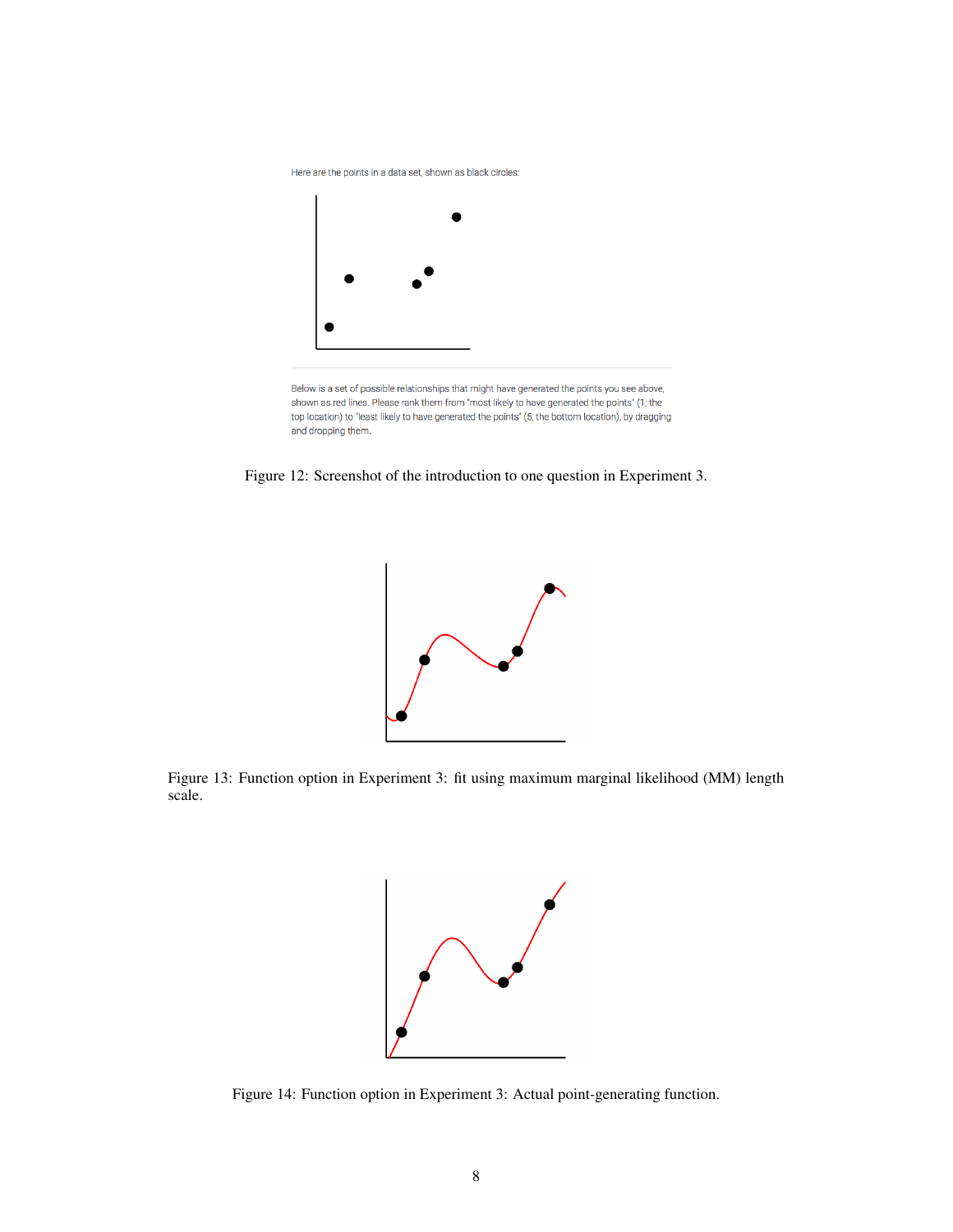

Figure 15: Fit using MM scale times exp(1.0) .



Figure 16: Fit using MM scale times exp(.5) .



Figure 17: Fit using MM scale times  $\exp(-1.0)$ .



Figure 18: Fit using MM scale times  $\exp(-1.5)$  .